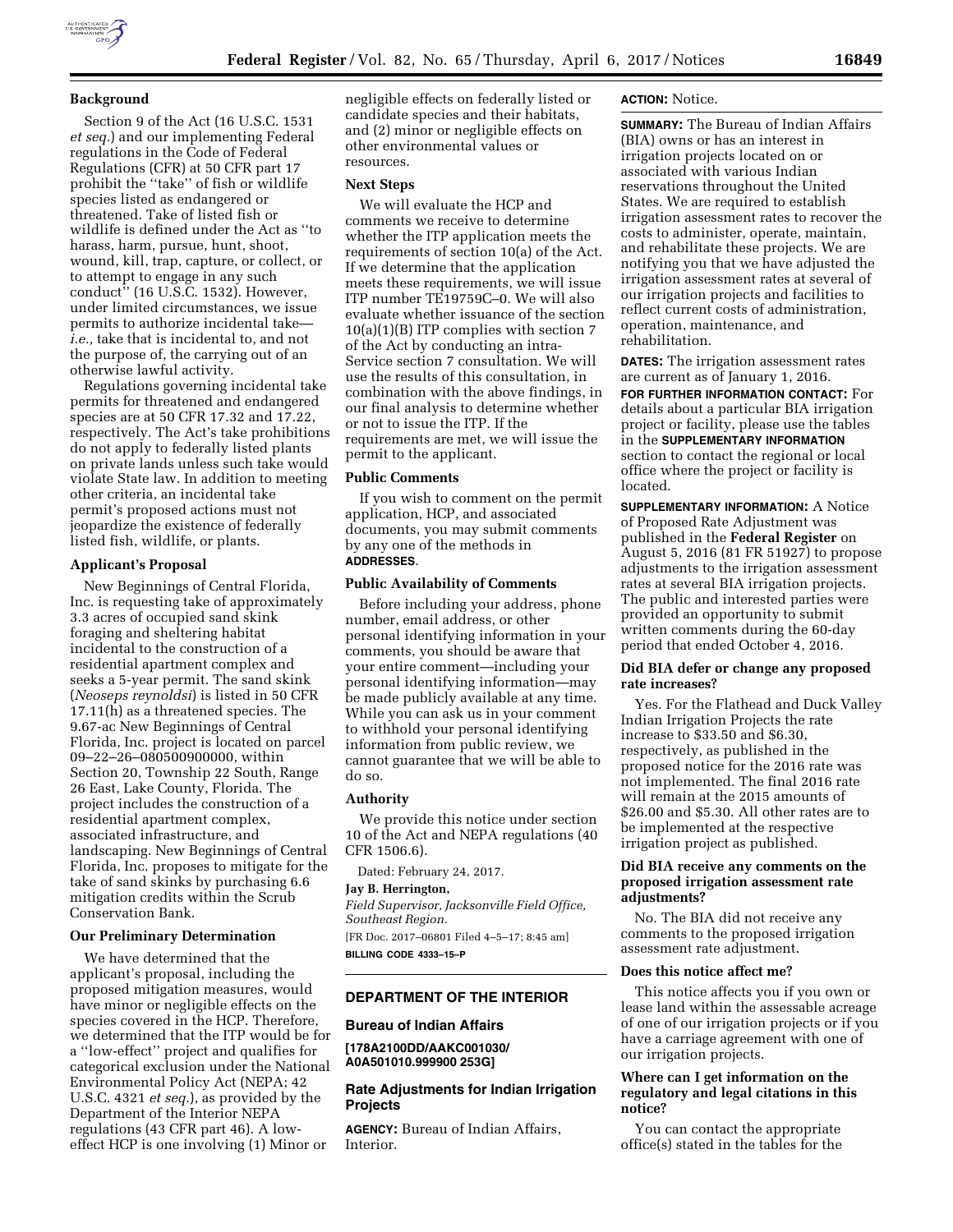irrigation project that serves you, or you can use the Internet site for the Government Printing Office at *[www.gpo.gov.](http://www.gpo.gov)* 

# **What authorizes you to issue this notice?**

Our authority to issue this notice is vested in the Secretary of the Interior

(Secretary) by 5 U.S.C. 301 and the Act of August 14, 1914 (38 Stat. 583; 25 U.S.C. 385). The Secretary has in turn delegated this authority to the Assistant Secretary—Indian Affairs under Part 209, Chapter 8.1A, of the Department of the Interior's Departmental Manual.

# **Whom can I contact for further information?**

The following tables are the regional and project/agency contacts for our irrigation facilities.

| Project name                                                                                                                                                        | Project/agency contacts                                                                                                                                                                                 |  |  |  |
|---------------------------------------------------------------------------------------------------------------------------------------------------------------------|---------------------------------------------------------------------------------------------------------------------------------------------------------------------------------------------------------|--|--|--|
|                                                                                                                                                                     | <b>Northwest Region Contacts</b>                                                                                                                                                                        |  |  |  |
| Stanley Speaks, Regional Director, Bureau of Indian Affairs, Northwest Regional Office, 911 NE. 11th Avenue, Portland, OR 97232-4169,<br>Telephone: (503) 231-6702. |                                                                                                                                                                                                         |  |  |  |
| Flathead Indian Irrigation Project                                                                                                                                  | Pete Plant, Acting Superintendent, Pete Plant, Irrigation Project Manager, P.O. Box 40, Pablo, MT 59855,<br>Telephones: (406) 675–2700 ext. 1300 Superintendent. (406) 745–2661 ext. 2 Project Manager. |  |  |  |
| Fort Hall Irrigation Project                                                                                                                                        | David Bollinger, Irrigation Project Manager, Building #2 Bannock Ave, Fort Hall, ID 83203-0220, Tele-<br>phone: (208) 238-6264                                                                          |  |  |  |
| Wapato Irrigation Project                                                                                                                                           | David Shaw, Superintendent, Larry Nelson, Acting Project Administrator, P.O. Box 220, Wapato, WA<br>98951-0220, Telephones: (509) 865-2421 Superintendent, (509) 877-3155 Acting Project Administrator. |  |  |  |
| <b>Rocky Mountain Region Contacts</b>                                                                                                                               |                                                                                                                                                                                                         |  |  |  |

Darryl LaCounte, Regional Director, Bureau of Indian Affairs, Rocky Mountain Regional Office, 2021 4th Avenue North, Billings, MT 59101, Telephone: (406) 247–7943.

| Blackfeet Irrigation Project    | Thedis Crowe, Superintendent, Greg Tatsey, Irrigation Project Manager, Box 880, Browning, MT 59417,<br>Telephones: (406) 338–7544, Superintendent, (406) 338–7519, Irrigation Project Manager.                                                                                 |
|---------------------------------|--------------------------------------------------------------------------------------------------------------------------------------------------------------------------------------------------------------------------------------------------------------------------------|
| Crow Irrigation Project         | Vianna Stewart, Superintendent, John Anevski, Acting Irrigation Project Manager, P.O. Box 69, Crow<br>Agency, MT 59022, Telephones: (406) 638–2672, Superintendent, (406) 247–7998, Acting Irrigation<br>Project Manager.                                                      |
| Fort Belknap Irrigation Project | John St. Pierre, Superintendent, Vacant, Irrigation Project Manager, (Project operation & maintenance con-<br>tracted to Tribes), R.R.1, Box 980, Harlem, MT 59526, Telephones: (406) 353–2901, Superintendent,<br>(406) 353–8454, Irrigation Project Manager (Tribal Office). |
| Fort Peck Irrigation Project    | Howard Beemer, Superintendent, Huber Wright, Acting Irrigation Project Manager, P.O. Box 637, Poplar,<br>MT 59255, Telephones: (406) 768–5312, Superintendent, (406) 653–1752, Irrigation Project Manager.                                                                     |
| Wind River Irrigation Project   | Norma Gourneau, Superintendent, John Anevski, Acting Irrigation Project Manager, P.O. Box 158, Fort<br>Washakie, WY 82514, Telephones: (307) 332–7810, Superintendent, (307) 247–7998, Acting Irrigation<br>Project Manager.                                                   |

# **Southwest Region Contacts**

William T. Walker, Regional Director, Bureau of Indian Affairs, Southwest Regional Office, 1001 Indian School Road, Albuquerque, NM 87104, Telephone: (505) 563–3100.

| Pine River Irrigation Project    Priscilla Bancroft, Superintendent, Vickie Begay, Irrigation Project Manager, P.O. Box 315, Ignacio, CO |
|------------------------------------------------------------------------------------------------------------------------------------------|
| 81137-0315, Telephones: (970) 563-4511, Superintendent, (970) 563-9484, Irrigation Project Manager.                                      |

### **Western Region Contacts**

Bryan Bowker, Regional Director, Bureau of Indian Affairs, Western Regional Office, 2600 N. Central Ave., 4th Floor Mailroom, Phoenix, AZ 85004, Telephone: (602) 379–6600.

| Colorado River Irrigation Project                               | Kellie Youngbear Superintendent, Gary Colvin, Irrigation Project Manager, 12124 1st Avenue, Parker, AZ<br>85344, Telephone: (928) 669-7111.                                                                        |
|-----------------------------------------------------------------|--------------------------------------------------------------------------------------------------------------------------------------------------------------------------------------------------------------------|
| Duck Valley Irrigation Project                                  | Joseph McDade, Superintendent, (Project operation & management compacted to Tribes), 2719 Argent<br>Ave., Suite 4, Gateway Plaza, Elko, NV 89801, Telephone: (775) 738–5165, (208) 759–3100, (Tribal Of-<br>fice). |
| Yuma Project, Indian Unit                                       | Denni Shields, Superintendent, 256 South Second Avenue, Suite D, Yuma, AZ 85364, Telephone: (928)<br>782-1202.                                                                                                     |
| San Carlos Irrigation Project, Indian<br>Works and Joint Works. | Ferris Begay, Project Manager, Clarence Begay, Irrigation Manager, 13805 N. Arizona Boulevard, Coo-<br>lidge, AZ 85128, Telephone: (520) 723-6225.                                                                 |
| Uintah Irrigation Project                                       | Bart Stevens Superintendent, Ken Asay, Irrigation System Manager, P.O. Box 130, Fort Duchesne, UT<br>84026, Telephone: (435) 722-4300, (435) 722-4344.                                                             |
| Walker River Irrigation Project                                 | Robert Eben, Superintendent, 311 E. Washington Street, Carson City, NV 89701, Telephone: (775) 887-<br>3500.                                                                                                       |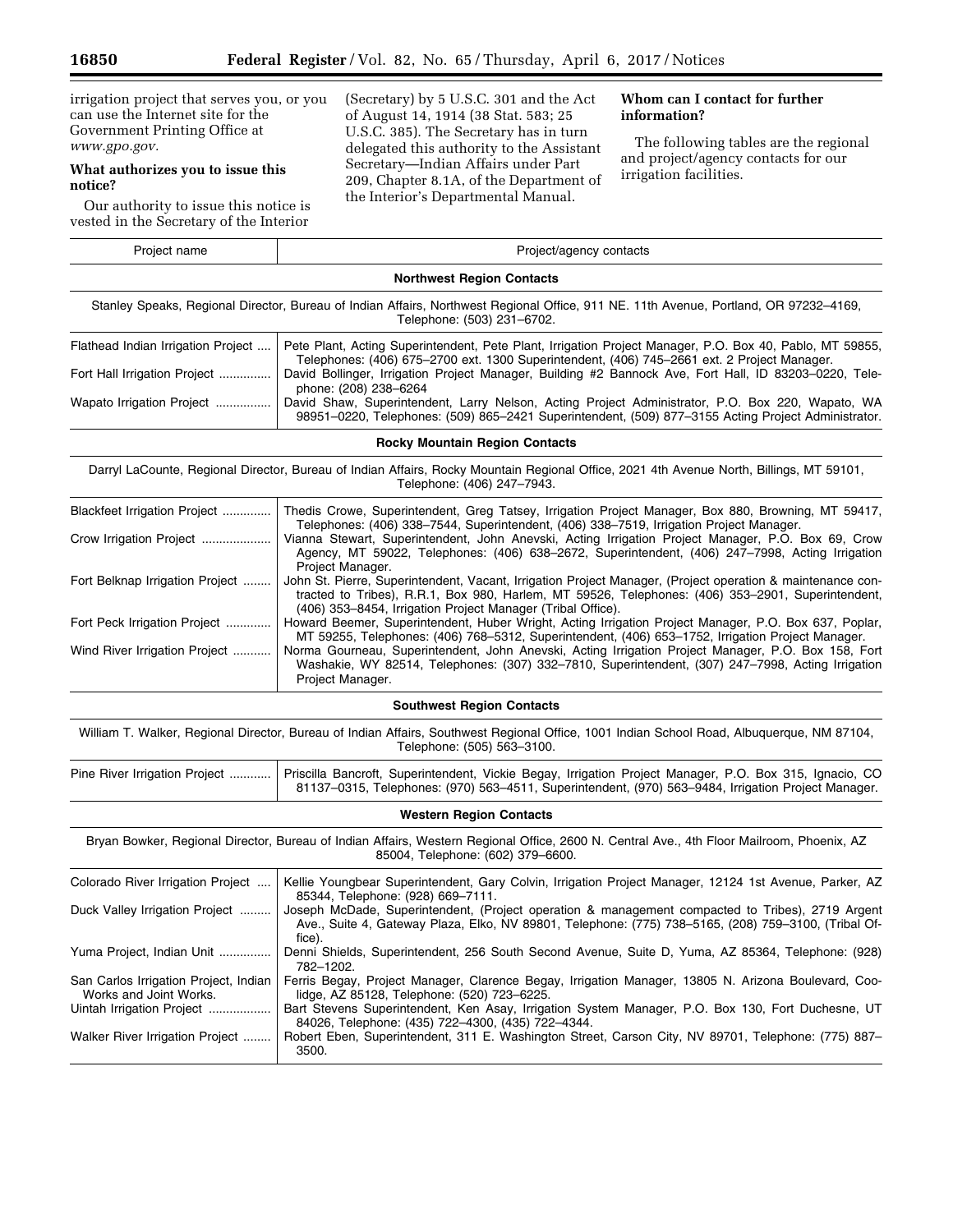# **What irrigation assessments or charges are adjusted by this notice?**

The rate table below contains the current rates for all irrigation projects

where we recover costs of administering, operating, maintaining, and rehabilitating them. The table also contains the final rates for the 2016 calendar year and subsequent years

where applicable. An asterisk immediately following the rate category notes the irrigation projects where 2016 rates are different from the 2015 rates.

| Project name | Rate category                                                    | <b>Final 2015</b><br>rate | <b>Final 2016</b><br>rate | <b>Final 2017</b><br>rate ** |
|--------------|------------------------------------------------------------------|---------------------------|---------------------------|------------------------------|
|              | <b>Northwest Region Rate Table</b>                               |                           |                           |                              |
|              | Basic-per acre-A<br>Basic-per acre-B<br>Minimum Charge per tract | \$26.00<br>13.00<br>75.00 | \$26.00<br>13.00<br>75.00 | \$26.00<br>13.00<br>75.00    |

| Project name                                     | Rate category                  | <b>Final 2015</b><br>rate | <b>Final 2016</b><br>rate |
|--------------------------------------------------|--------------------------------|---------------------------|---------------------------|
|                                                  |                                | \$49.00                   | \$52.00                   |
|                                                  | Minimum Charge per tract*      | 35.00                     | 37.00                     |
|                                                  |                                | 27.00                     | 31.00                     |
|                                                  | Minimum Charge per tract*      | 35.00                     | 37.00                     |
|                                                  |                                | 50.50                     | 55.00                     |
|                                                  | Pressure per acre <sup>*</sup> | 72.50                     | 83.00                     |
|                                                  | Minimum Charge per tract*      | 35.00                     | 37.00                     |
| Wapato Irrigation Project—Toppenish/Simcoe Units | Minimum Charge per bill*       | 24.00                     | 25.00                     |
|                                                  |                                | 24.00                     | 25.00                     |
|                                                  | Minimum Charge per bill*       | 25.00                     | 30.00                     |
|                                                  |                                | 25.00                     | 30.00                     |
|                                                  | Minimum Charge per bill        | 79.00                     | 79.00                     |
|                                                  |                                | 79.00                     | 79.00                     |
|                                                  |                                | 85.00                     | 85.00                     |
|                                                  | Minimum Charge per bill*       | 75.00                     | 78.00                     |
|                                                  |                                | 75.00                     | 78.00                     |
|                                                  |                                | 86.00                     | 86.00                     |
|                                                  |                                | 86.00                     | 86.00                     |

# **Rocky Mountain Region Rate Table**

| Crow Irrigation Project—Willow Creek O&M (includes Agency, Lodge<br>Grass #1, Lodge Grass #2, Reno, Upper Little Horn, and Forty Mile<br>Units). | 20.00<br>24.80 | 20.00<br>26.00 |
|--------------------------------------------------------------------------------------------------------------------------------------------------|----------------|----------------|
| Crow Irrigation Project—All Others (includes Bighorn, Soap Creek, and<br>Pryor Units).                                                           | 24.80          | 26.00          |
|                                                                                                                                                  | 14.00          | 14.00          |
|                                                                                                                                                  | 2.00           | 2.00           |
|                                                                                                                                                  | 15.00          | 16.00          |
|                                                                                                                                                  | 26.00          | 26.00          |
|                                                                                                                                                  | 21.00          | 22.50          |
|                                                                                                                                                  | 21.00          | 21.00          |
| Wind River Irrigation Project-LeClair District (see Note#2)                                                                                      | 25.70          | 47.00          |
|                                                                                                                                                  | 14.00          | 15.50          |
|                                                                                                                                                  | 14.00          | 15.50          |
| Wind River Irrigation Project-Riverton Valley Irrigation District                                                                                | 21.00          | 26.00          |

# **Southwest Region Rate Table**

|                                  | Minimum Charge per tract                               | 50.00<br>17.00 | 50.00<br>18.00 |  |  |  |
|----------------------------------|--------------------------------------------------------|----------------|----------------|--|--|--|
| <b>Western Region Rate Table</b> |                                                        |                |                |  |  |  |
|                                  | Basic per acre up to 5.75 acre-feet                    | \$54.00        | \$54.00        |  |  |  |
|                                  | Excess Water per acre-foot over<br>5.75 acre-feet.     | 17.00          | 17.00          |  |  |  |
|                                  |                                                        | 5.30           | 5.30           |  |  |  |
|                                  | Basic per acre up to 5.0 acre-feet*                    | 108.50         | 113.00         |  |  |  |
|                                  | Excess Water per acre-foot over<br>5.0 acre-feet.      | 24.50          | 24.50          |  |  |  |
|                                  | Basic per acre up to 5.0 acre-feet<br>(Ranch 5) $^*$ . | 108.50         | 113.00         |  |  |  |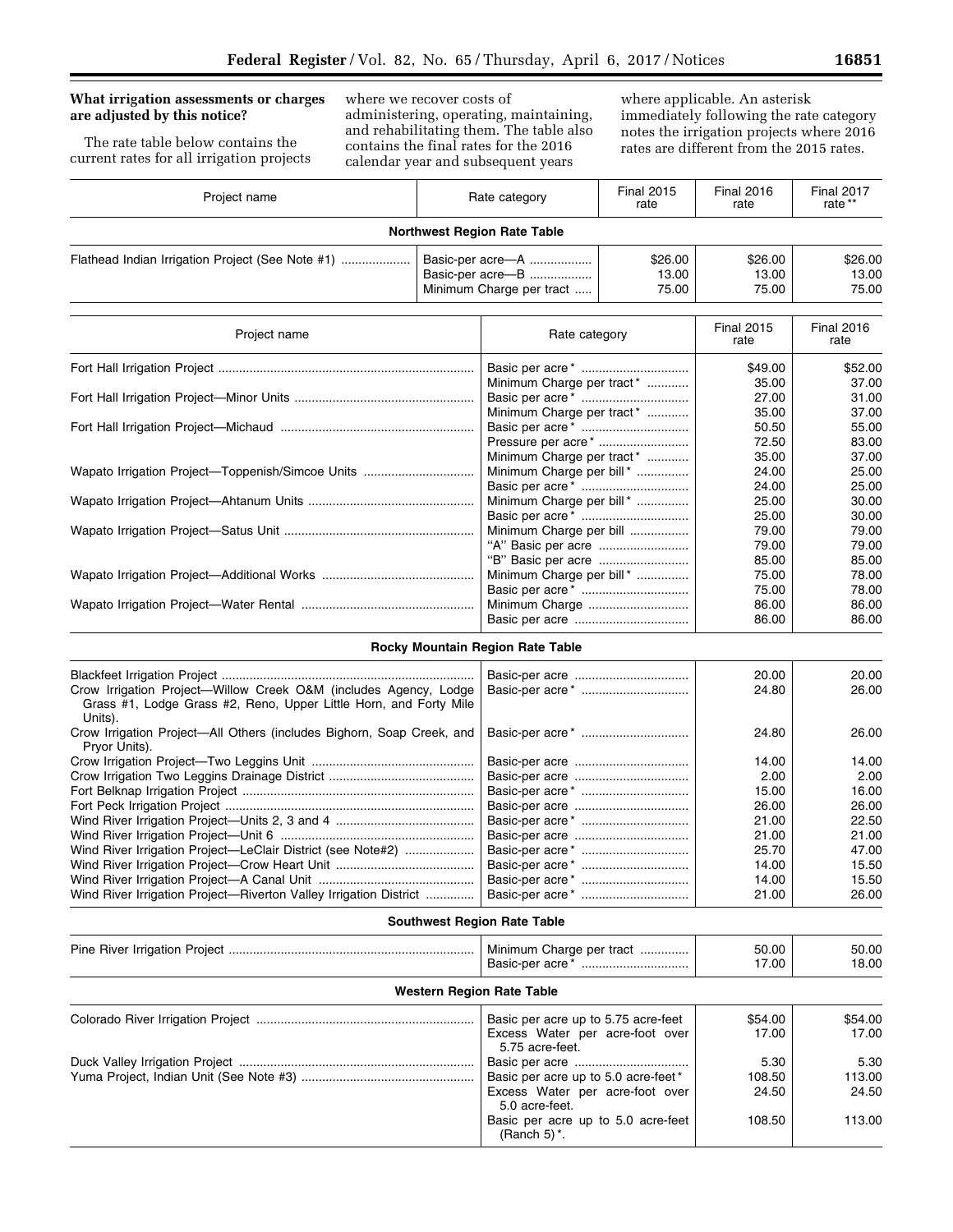| Project name                                                  | Rate category                                             | Final 2015 rate                                                                                 | Final 2016 rate                            | Final 2017 rate **                                 |
|---------------------------------------------------------------|-----------------------------------------------------------|-------------------------------------------------------------------------------------------------|--------------------------------------------|----------------------------------------------------|
| San Carlos Irrigation Project (Joint Works)<br>(See Note #4). | Basic per acre <sup>*</sup>                               | \$35.00                                                                                         | \$30.00                                    | \$25.00.                                           |
|                                                               |                                                           | Final 2016-2017 Construction Water Rate Schedule:<br>Off project construc-<br>tion              | On project construc-<br>tion-qravity water | On project construc-<br>tion-pump water            |
|                                                               | Administrative Fee<br>Usage Fee   <br>Excess Water Rate + | \$300.00<br>\$250.00 per month<br>\$5.00 per 1,000 gal                                          | \$300.00<br>No Fee<br>No Charge            | \$300.00.<br>\$100.00 per acre foot.<br>No Charge. |
|                                                               |                                                           | † The excess water rate applies to all water used in excess of 50,000 gallons in any one month. |                                            |                                                    |

| Project name                                              | Rate category | <b>Final 2015</b><br>rate | <b>Final 2016</b><br>rate |
|-----------------------------------------------------------|---------------|---------------------------|---------------------------|
| San Carlos Irrigation Project (Indian Works) (See Note#5) |               | \$86.00                   | \$81.00                   |
|                                                           |               | 18.00                     | 18.00                     |
|                                                           |               | 25.00                     | 25.00                     |
|                                                           |               | 31.00                     | 31.00                     |

\* Notes irrigation projects where rates are adjusted.

\*\* The requirement for a final 2017 Rate is only applicable to the Flathead and San Carlos Irrigation Projects due to their specific billing requirements.

Note #1: **Federal Register** Notice on April 29, 2016 established the 2016 rate for the Flathead Irrigation Project (81 FR 25691). This notice makes final the 2017 rate for the Flathead Irrigation Project.

Note #2: The O&M rate varies yearly based upon the budget submitted by the LeClair District.

Note #3: The O&M rate for the Yuma Project, Indian Unit has two components. The first component is the O&M rate established by the Bureau of Reclamation (BOR), the owner and operator of the Project. The BOR rate for 2016 is \$110/acre. The second component is for the O&M rate established by BIA to cover administrative costs including billing and collections for the Project. The 2016 BIA rate is \$3.00/acre.

Note #4:The construction water rate schedule identifies the fees assessed for use of irrigation water for non-irrigation purposes. **Federal Register** Notice on April 29, 2016 established the 2016 rate for the SCIP–JW (81 FR 25691). This notice makes final the 2017 rate for the SCIP– JW.

Note #5: The 2016 O&M rate for the San Carlos Irrigation Project—Indian Works has three components. The first component is the O&M rate established by the San Carlos Irrigation Project—Indian Works, the owner and operator of the Project; this rate is \$51 per acre. The second component is for the O&M rate established by the San Carlos Irrigation Project—Joint Works and is determined to be \$25.00 per acre. The third component is the O&M rate established by the San Carlos Irrigation Project Joint Control Board and is \$5 per acre.

# **Consultation and Coordination With Tribal Governments (Executive Order 13175)**

The Department of the Interior strives to strengthen its government-togovernment relationship with Indian Tribes through a commitment to consultation with Indian Tribes and recognition of their right to selfgovernance and Tribal sovereignty. We have evaluated this notice under the Department's consultation policy and under the criteria of Executive Order 13175 and have determined there to be substantial direct effects on federally recognized Tribes because the irrigation projects are located on or associated with Indian reservations. To fulfill its consultation responsibility to Tribes and Tribal organizations, BIA communicates, coordinates, and consults on a continuing basis with these entities on issues of water delivery, water availability, and costs of administration, operation, maintenance, and rehabilitation of projects that concern them. This is accomplished at the individual irrigation project by project, agency, and regional representatives, as appropriate, in accordance with local protocol and procedures. This notice is one

component of our overall coordination and consultation process to provide notice to, and request comments from, these entities when we adjust irrigation assessment rates.

# **Actions Concerning Regulations That Significantly Affect Energy Supply, Distribution, or Use (Executive Order 13211)**

The rate adjustments are not a significant energy action under the definition in Executive Order 13211. A Statement of Energy Effects is not required.

# **Regulatory Planning and Review (Executive Order 12866)**

These rate adjustments are not a significant regulatory action and do not need to be reviewed by the Office of Management and Budget under Executive Order 12866.

## **Regulatory Flexibility Act**

These rate adjustments are not a rule for the purposes of the Regulatory Flexibility Act because they establish ''a rule of particular applicability relating to rates.'' 5 U.S.C. 601(2).

## **Unfunded Mandates Reform Act of 1995**

These rate adjustments do not impose an unfunded mandate on state, local, or tribal governments in the aggregate, or on the private sector, of more than \$130 million per year. They do not have a significant or unique effect on state, local, or tribal governments or the private sector. Therefore, the Department is not required to prepare a statement containing the information required by the Unfunded Mandates Reform Act (2 U.S.C. 1531 *et seq.*).

### **Takings (Executive Order 12630)**

These rate adjustments do not effect a taking of private property or otherwise have ''takings'' implications under Executive Order 12630. The rate adjustments do not deprive the public, state, or local governments of rights or property.

### **Federalism (Executive Order 13132)**

Under the criteria in section 1 of Executive Order 13132, these rate adjustments do not have sufficient federalism implications to warrant the preparation of a federalism summary impact statement because they will not affect the States, the relationship between the national government and